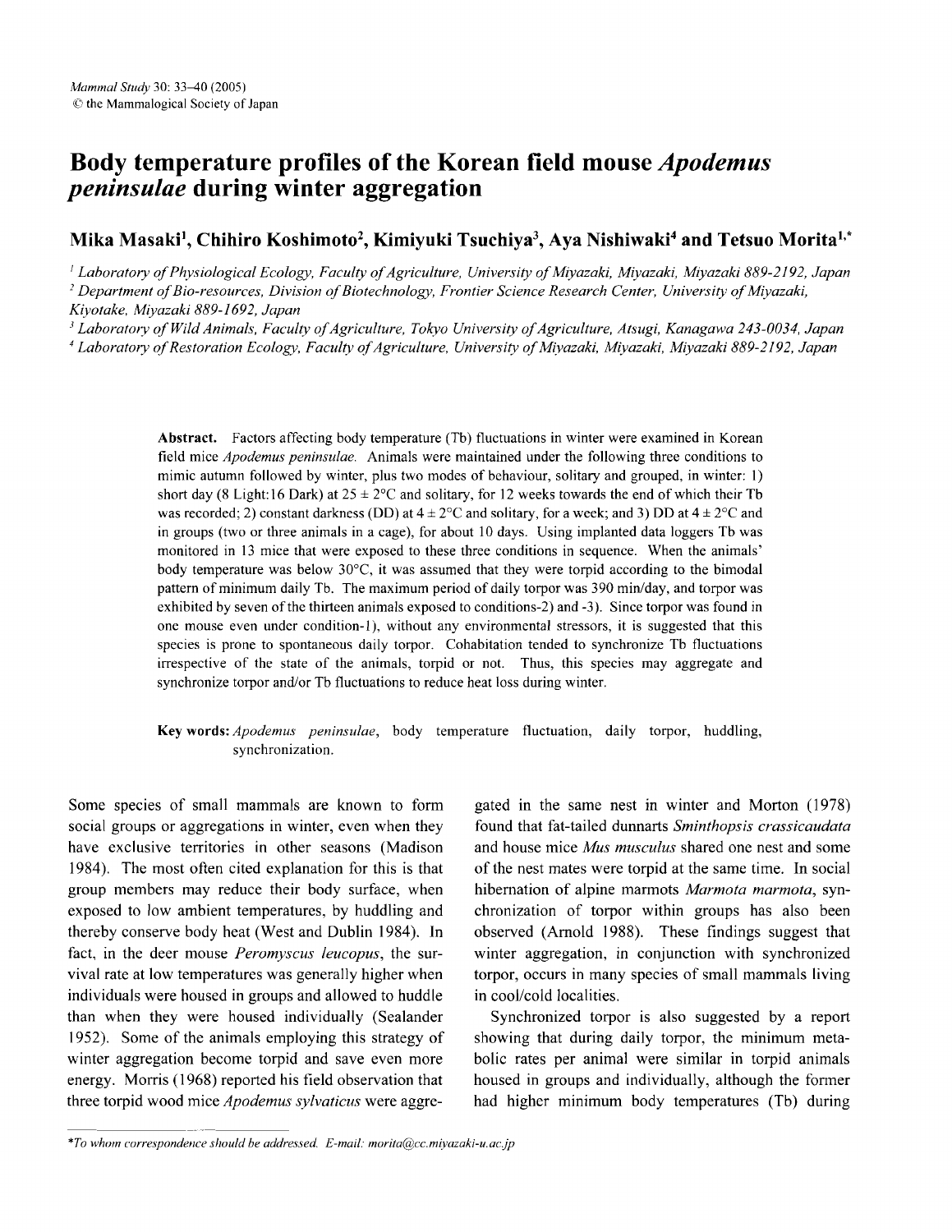torpor than the latter (Walton and Andrews 1981a). Furthermore, from the point of view of energy efficiency, synchronized daily torpor seems to have greater benefit than the torpor displayed randomly in each cage mate. However, synchronized torpor or reduction of Tb has not yet been demonstrated, for simultaneous recording of Tb of individual animals in the same cage has been difficult using ordinary methods such as radio telemetry because of signal interference. Using a temperature-sensitive data logger implanted into each subject, we attempted to examine the synchronization of Tb fluctuations during winter aggregation in the Korean field mouse *Apodemus peninsulae.*

#### **Material and methods**

The experimental procedures of this study were examined and approved by the Animal Experimentation Committee of the University of Miyazaki (Permission No. 2002-068).

## *Animals and maintenance*

Five males and eight females *A. peninsulae* were used in this study. They were 6 to 8 month-old adults weighing  $26.3 \pm 1.4$  g (mean  $\pm$  *SE*). The mice, which originated from the Khasan area of southern Primorsky Krai, Russia, had been bred and maintained as a laboratory colony at the Experimental Animal Center in Miyazaki Medical University, housed individually in transparent plastic cages (20  $\times$  30  $\times$  13 cm), with wood chips for bedding under a light-dark cycle (16L : 8D) at  $25 \pm 2$ °C of ambient temperature (Ta). Commercial rodent diets (MF, Oriental Yeast, Co. Ltd., Tokyo) and water were provided *ad lib* throughout the study.

#### *Experimental treatment*

Prior to the experiments, all animals were housed individually and acclimated to short days with a 8L : 16D photoperiod (lights on at 0800 h; lights off at 1600 h) at  $25 \pm 2$ °C of Ta for 12 weeks, during which the data loggers were implanted in their body cavities as described below. Then, in order to mimic the circumstances of overwintering in subterranean nests of *Apodemus* (Kondo 1980; Marchand 1984), the environmental conditions were shifted to  $4 \pm 2$ °C Ta and constant darkness (DD), at 1500 h on the first day. One week after this shift, they were housed in groups consisting of two or three animals. One male and two females were allocated to each of groups A, C and D, and one male and one female to each of groups Band E.

#### *The measurement of body temperature*

Temperature-sensitive data loggers (Thermochron iButton<sup>™</sup> DS1921L-F51, Dallas Semiconductor Co., Dallas) were used. The devices were coated with thin layers of a paraffin-Evaflex mixture. The Evaflex vinyl resin (ethylene-vinyl acetate copolymers and terpolymers, Du Pont Mitsui Polychemical Co., Tokyo) was mixed with paraffin in a ratio of 5 parts paraffin to 1 part Evaflex to give the paraffin the plasticity needed when subjected to temperatures near 0°C. The coated data loggers weighed approximately 3.7 g and became 20 mm in diameter and 8 mm in thickness. A data logger was surgically implanted into the abdominal cavity of each animal under pentobarbital (Nembutal, Dainippon Pharmaceutical Co., Ltd., Osaka) anesthesia to monitor Tb, in the 11<sup>th</sup> week of the acclimation period. Prior to implantation, the data loggers were programmed to record Tb to the nearest 0.5°C every 15 minutes for 21 days. The animals were allowed to recover from the surgery for seven days at the end of which recording was started.

Tb was monitored under the following conditions: 1) short day (8L : 16D) at  $25 \pm 2$ °C and solitary, for 3 days and 15 hrs; 2) constant darkness (DD) at  $4 \pm 2$ °C and solitary, for 7 days; and 3) DD at  $4 \pm 2$ °C and in groups, for ca. 10 days. The data loggers were then removed and the data were retrieved to a personal computer using an adapter (DSI402D-DR8, Dallas Semiconductor Co., Dallas). The loggers were calibrated by placing them in a water bath of known temperature determined by a thermistor thermometer (BXA-33, Technol Seven, Tokyo) both before implantation and after removal. Data in the loggers were significantly correlated with the temperature ( $P < 0.001$ ).

An appropriate criterion for the occurrence of torpor had first to be established because the data loggers have an accuracy of less than  $\pm 1^{\circ}$ C. The critical temperature based on telemetry with an accuracy of  $\pm 0.1$ °C varied from 30 to 32°C (Vogt and Lynch 1982; Ruf and Heldmaier 1992; Bartels et al. 1998). Following the procedures of Ruf et al. (1991), and Lovegrove and Raman (1998), we determined our criterion from the bimodal frequency distribution of minimum daily Tb (Fig. 1) as less than  $30^{\circ}$ C.

The torpor data obtained only under the condition of DD and at 4°C were used for statistical comparisons. ANOVA and Fisher's exact test were applied to Tb and to duration and incidence of torpor, respectively.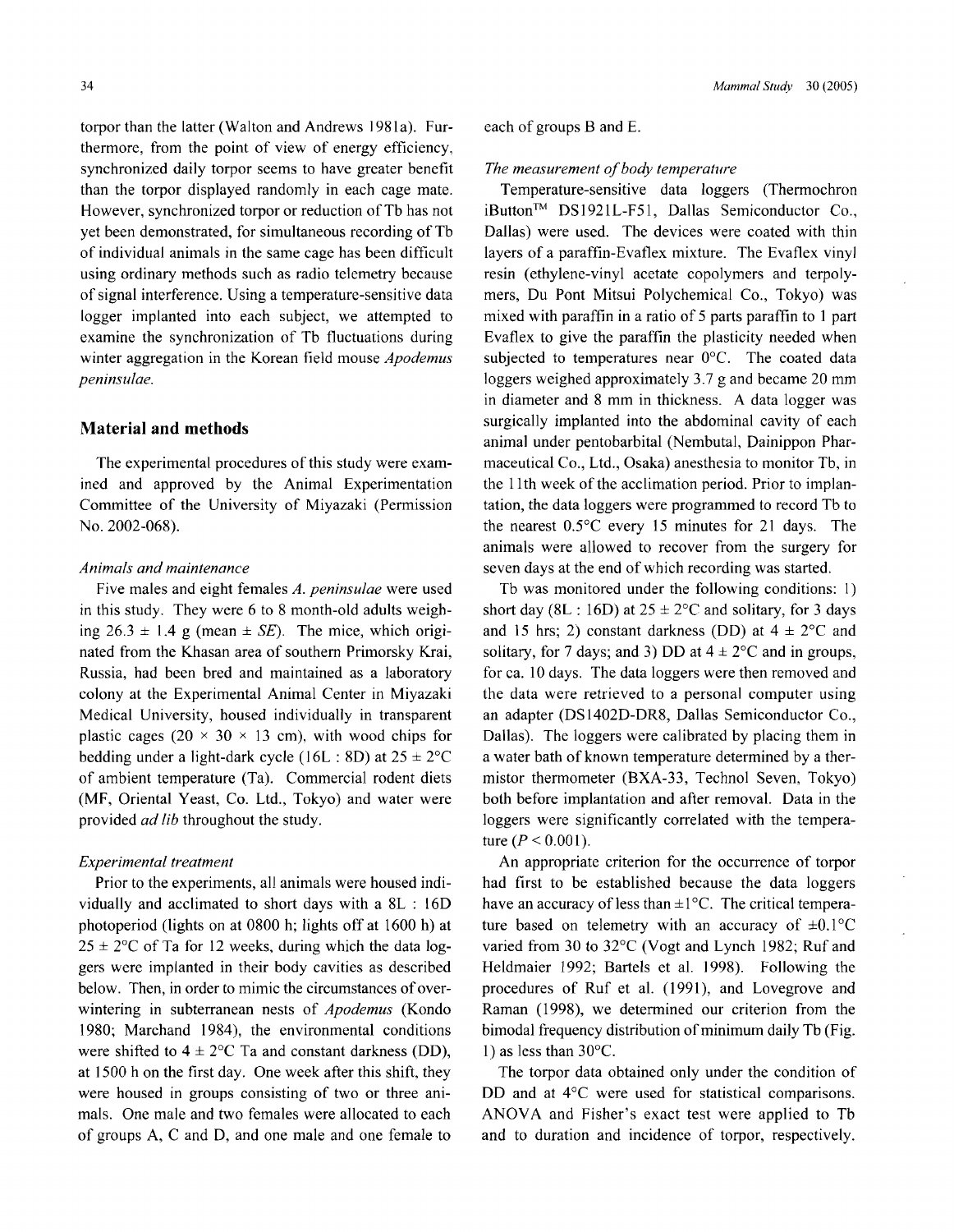

Fig. 1. Frequency distributions ofthe daily minimum body temperature (Tb) in thirteen Korean field mice *Apodemus peninsulae.*

|                                              | Acclimation period                                    |    |                                                  | Experimental period |                                            |     |  |
|----------------------------------------------|-------------------------------------------------------|----|--------------------------------------------------|---------------------|--------------------------------------------|-----|--|
|                                              | Single housing<br>8L:16D, 25 $\textdegree$ C (N = 13) | n  | Single housing<br>DD, $4^{\circ}$ C ( $N = 13$ ) | n                   | Group housing<br>DD, $4^{\circ}C (N = 13)$ | n   |  |
| Mean daily Tb euthermia ( $\rm{^{\circ}C}$ ) | $36.7 \pm 0.1$                                        | 39 | $36.4 \pm 0.1$                                   | -91                 | $36.2 \pm 0.2$                             | 130 |  |
| Mean Tb torpor $(^{\circ}C)$                 | $29.0 \pm 0.2$                                        | 3  | $26.7 \pm 0.2$                                   | 18                  | $26.7 \pm 0.1$                             | 64  |  |
| Minimum Tb torpor $(^{\circ}C)$              | $28.3 \pm 0.4$                                        |    | $25.7 \pm 0.6$                                   | 18                  | $26.2 \pm 0.3$                             | 64  |  |
| Bout length range (min)                      | $30 - 105$                                            |    | $15 - 195$                                       |                     | $15 - 390$                                 |     |  |
| Mean bout length (min)                       | $70.0 \pm 21.8$                                       |    | $102.1 \pm 11.6$                                 | 18                  | $125.9 \pm 11.1$                           | 64  |  |
| Torpor incidence                             | 1/13                                                  |    | 4/13                                             |                     | 7/13                                       |     |  |

Table 1. Statistics concerning parameters of torpor and euthermia in Korean field mice.

Note: Torpor incidence is shown as the number of animals being torpid vs all animals. All values are shown as means  $\pm SE$  except for bout length range. Mean Tb euthermia is calculated from Tb > 30°C. Mean Tb torpor is calculated from Tb  $\leq 30^{\circ}$ C. N refers to the number of animals and *n* to the number of observations. Statistical analysis was conducted using only the data from experimenatl period. ANOYA and Fisher's exact test were applied to the data on Tb parameters and bout length. and on torpor incidence, respectively but no significant effect of cohabitation.

Correlation coefficients were calculated between the body temperatures of all the animals and the extent of synchronization of Tb fluctuations was evaluated by cluster analysis applied to the correlation matrix of Tb.

## Results

Daily torpor was recorded in three of the five males and four of the eight females during the 21 days over which Tb was monitored. Animals that became torpid underwent 3 and 21 bouts of torpor within the monitoring period and some of them entered torpor twice a day. Statistics of the parameters concerning torpor and euthermia in each of the environmental conditions are shown in Table 1. One animal displayed three bouts of torpor even at 25°C Ta under condition 1. No statistically significant effects were found within the parameters between animals housed individually or in groups under cold conditions and continual darkness (DO). The mean minimum Tb during torpor  $(\pm SE)$  was 28.3  $\pm$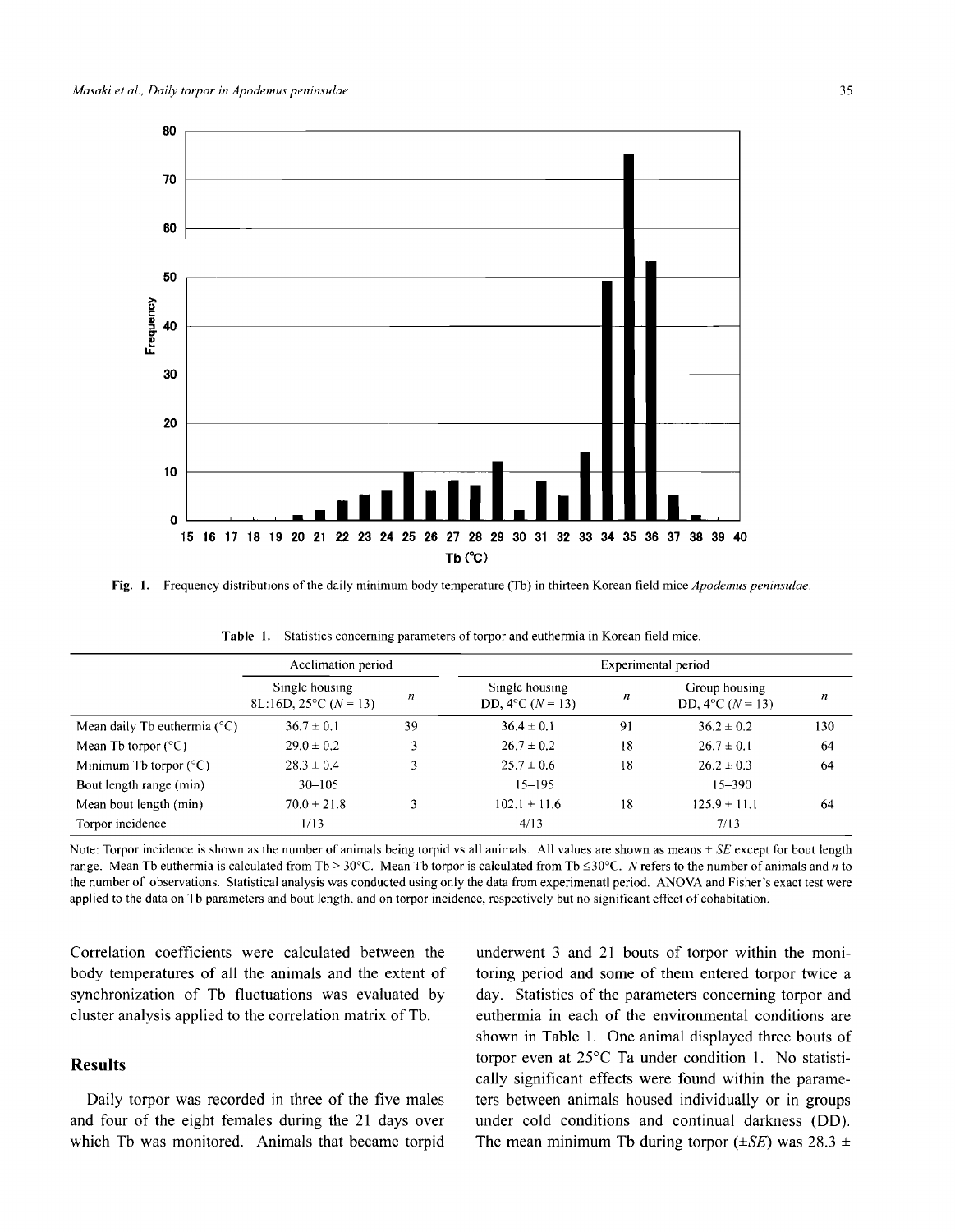

Fig. 2. Representative plots of Tb in three Korean field mice allocated to the same group (group D). #D1: male; #D2, #D3: female.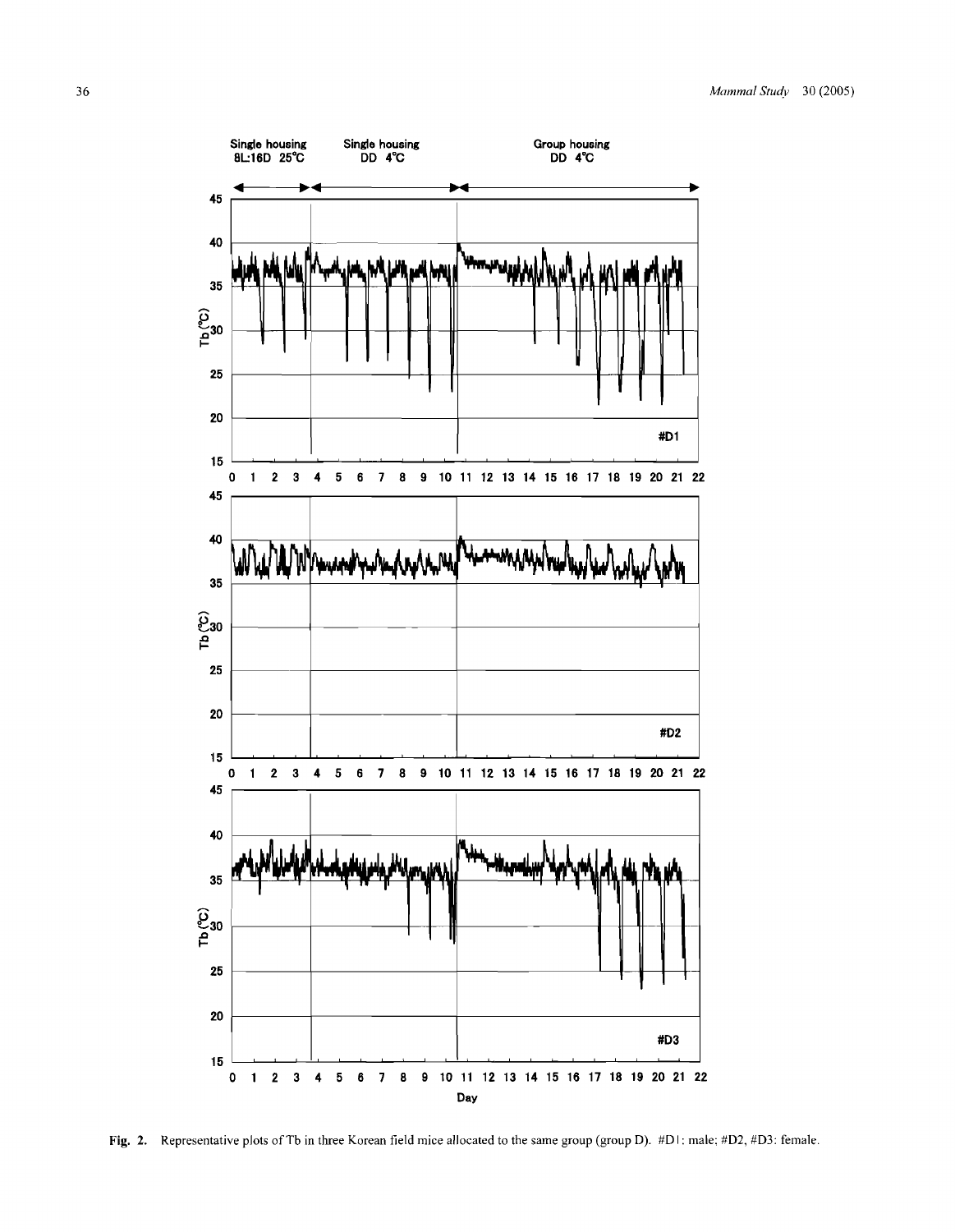$0.4$ °C,  $25.7 \pm 0.6$ °C,  $26.2 \pm 0.3$ °C for animals under conditions 1,2 and 3, respectively. The duration of bouts of torpor ranged from 15 to 390 min. The minimum Tb recorded throughout the experiment was  $20^{\circ}$ C as shown in Fig. 1.

Representative plots of Tb for three animals in the same group throughout exposure to the three environmental conditions are shown in Fig. 2. Their Tb profiles differ considerably: one animal (#D2) never displayed torpor during the experiment, while the others (#D1 and #D3) frequently entered torpor, including the male mentioned above  $(HDI)$  who became torpid at 25 $\degree$ C of Ta.

As shown in Table 2, correlation coefficients of Tb within each group after cohabitation ranged from 0.40 to 0.66, which were higher than those before cohabitation (range: 0.02-0.58), except in the case of group B with 0.14. When cluster analysis was applied to the correlation matrix, it showed that, in four of the five groups, cohabitation enhanced the synchronization of Tb fluctuations in animals kept under DD (Fig. 3).

#### **Discussion**

Small mammals often face difficulties in over-wintering and are considered to have developed physiological and behavioural adaptations to this problem, such as torpor (Hudson 1978), hibernation (Wang 1988), reduced body mass (Ure 1984) and aggregation (West and Dublin 1984). The wood mouse *(A. sylvaticus)* was found to use daily torpor when subjected to food restriction and cold

**Table 2.** Matrices of correlation coefficients of Tb in thirteen mice. Individuals identified by the same letter of the alphabet were those allocated to the same cage.

| # $C2$<br># $C3$<br>#B1<br>#C1<br>#D1<br>#D2<br>#D3<br>#E1<br>#A2<br>#A3<br>#B2<br>#A1<br>0.35<br>0.07<br>0.32<br>0.36<br>0.13<br>0.35<br>0.29<br>0.25<br>0.35<br>0.56<br>0.50<br>#A2<br>1.00<br>0.39<br>0.30<br>0.29<br>0.22<br>$-0.01$<br>0.32<br>0.36<br>0.37<br>0.12<br>0.34<br>1.00<br>0.00<br>0.14<br>#A3<br>0.26<br>0.34<br>0.33<br>0.33<br>0.20<br>0.14<br>0.15<br>1.00<br>0.02<br>0.23<br>0.28<br>0.25<br>0.27<br>0.09<br>0.30<br>0.25<br>#B1<br>$1.00\,$<br>$0.02\,$<br>$-0.04$<br>#B2<br>$-0.03$<br>0.01<br>0.05<br>0.01<br>$-0.04$<br>1.00<br>#C1<br>0.58<br>0.24<br>0.32<br>0.52<br>0.21<br>0.24<br>1.00<br># $C2$<br>0.35<br>0.33<br>0.44<br>0.24<br>0.18<br>1.00<br>#C3<br>$0.28\,$<br>0.11<br>0.27<br>0.30<br>$1.00\,$<br>#D1<br>0.02<br>0.45<br>0.53<br>1.00<br>#D2<br>0.03<br>0.00<br>#D3<br>$1.00\,$<br>0.24<br>#E1<br>1.00<br>Group housing, DD, 4°C | Single housing, DD, 4°C |  |  |  |  |  |  |  |
|--------------------------------------------------------------------------------------------------------------------------------------------------------------------------------------------------------------------------------------------------------------------------------------------------------------------------------------------------------------------------------------------------------------------------------------------------------------------------------------------------------------------------------------------------------------------------------------------------------------------------------------------------------------------------------------------------------------------------------------------------------------------------------------------------------------------------------------------------------------------------|-------------------------|--|--|--|--|--|--|--|
|                                                                                                                                                                                                                                                                                                                                                                                                                                                                                                                                                                                                                                                                                                                                                                                                                                                                          | #E2                     |  |  |  |  |  |  |  |
|                                                                                                                                                                                                                                                                                                                                                                                                                                                                                                                                                                                                                                                                                                                                                                                                                                                                          | 0.39                    |  |  |  |  |  |  |  |
|                                                                                                                                                                                                                                                                                                                                                                                                                                                                                                                                                                                                                                                                                                                                                                                                                                                                          | 0.38                    |  |  |  |  |  |  |  |
|                                                                                                                                                                                                                                                                                                                                                                                                                                                                                                                                                                                                                                                                                                                                                                                                                                                                          | 0.20                    |  |  |  |  |  |  |  |
|                                                                                                                                                                                                                                                                                                                                                                                                                                                                                                                                                                                                                                                                                                                                                                                                                                                                          | 0.21                    |  |  |  |  |  |  |  |
|                                                                                                                                                                                                                                                                                                                                                                                                                                                                                                                                                                                                                                                                                                                                                                                                                                                                          | $-0.09$                 |  |  |  |  |  |  |  |
|                                                                                                                                                                                                                                                                                                                                                                                                                                                                                                                                                                                                                                                                                                                                                                                                                                                                          | 0.23                    |  |  |  |  |  |  |  |
|                                                                                                                                                                                                                                                                                                                                                                                                                                                                                                                                                                                                                                                                                                                                                                                                                                                                          | 0.28                    |  |  |  |  |  |  |  |
|                                                                                                                                                                                                                                                                                                                                                                                                                                                                                                                                                                                                                                                                                                                                                                                                                                                                          | 0.26                    |  |  |  |  |  |  |  |
|                                                                                                                                                                                                                                                                                                                                                                                                                                                                                                                                                                                                                                                                                                                                                                                                                                                                          | 0.59                    |  |  |  |  |  |  |  |
|                                                                                                                                                                                                                                                                                                                                                                                                                                                                                                                                                                                                                                                                                                                                                                                                                                                                          | 0.06                    |  |  |  |  |  |  |  |
|                                                                                                                                                                                                                                                                                                                                                                                                                                                                                                                                                                                                                                                                                                                                                                                                                                                                          | 0.20                    |  |  |  |  |  |  |  |
|                                                                                                                                                                                                                                                                                                                                                                                                                                                                                                                                                                                                                                                                                                                                                                                                                                                                          | 0.38                    |  |  |  |  |  |  |  |
|                                                                                                                                                                                                                                                                                                                                                                                                                                                                                                                                                                                                                                                                                                                                                                                                                                                                          |                         |  |  |  |  |  |  |  |
| $\#C3$<br>$\#\mathbf{B}$ l<br>#B2<br>#C1<br>$\#C2$<br>#DI<br>$\#\mathbf{D2}$<br>#D3<br>#E1<br>#A2<br>#A3                                                                                                                                                                                                                                                                                                                                                                                                                                                                                                                                                                                                                                                                                                                                                                 | #E2                     |  |  |  |  |  |  |  |
| #A1<br>0.58<br>0.40<br>0.27<br>0.21<br>0.23<br>0.22<br>0.16<br>0.25<br>0.11<br>0.15<br>0.35                                                                                                                                                                                                                                                                                                                                                                                                                                                                                                                                                                                                                                                                                                                                                                              | 0.32                    |  |  |  |  |  |  |  |
| 0.31<br>#A2<br>1.00<br>0.49<br>0.33<br>0.20<br>0.24<br>0.28<br>0.23<br>0.33<br>0.37<br>0.36                                                                                                                                                                                                                                                                                                                                                                                                                                                                                                                                                                                                                                                                                                                                                                              | 0.31                    |  |  |  |  |  |  |  |
| #A3<br>1.00<br>0.31<br>0.30<br>0.37<br>0.35<br>0.39<br>0.40<br>0.16<br>0.24<br>0.36                                                                                                                                                                                                                                                                                                                                                                                                                                                                                                                                                                                                                                                                                                                                                                                      | 0.37                    |  |  |  |  |  |  |  |
| 1.00<br>0.14<br>0.21<br>#BI<br>0.29<br>0.25<br>0.31<br>0.32<br>0.39<br>0.32                                                                                                                                                                                                                                                                                                                                                                                                                                                                                                                                                                                                                                                                                                                                                                                              | 0.24                    |  |  |  |  |  |  |  |
| 1.00<br>#B2<br>0.17<br>0.19<br>0.13<br>0.16<br>0.24<br>0.21<br>0.20                                                                                                                                                                                                                                                                                                                                                                                                                                                                                                                                                                                                                                                                                                                                                                                                      | 0.22                    |  |  |  |  |  |  |  |
| 1.00<br>#C1<br>0.39<br>0.25<br>0.61<br>0.58<br>0.40<br>0.24                                                                                                                                                                                                                                                                                                                                                                                                                                                                                                                                                                                                                                                                                                                                                                                                              | 0.39                    |  |  |  |  |  |  |  |
| 1.00<br>#C2<br>0.54<br>0.35<br>0.42<br>0.28<br>0.29                                                                                                                                                                                                                                                                                                                                                                                                                                                                                                                                                                                                                                                                                                                                                                                                                      | 0.36                    |  |  |  |  |  |  |  |
| $1.00\,$<br>#C3<br>0.42<br>0.41<br>0.35<br>0.41                                                                                                                                                                                                                                                                                                                                                                                                                                                                                                                                                                                                                                                                                                                                                                                                                          | 0.43                    |  |  |  |  |  |  |  |
| #DI<br>1.00<br>0.57<br>0.42<br>0.66                                                                                                                                                                                                                                                                                                                                                                                                                                                                                                                                                                                                                                                                                                                                                                                                                                      | 0.55                    |  |  |  |  |  |  |  |
| #D2<br>$1.00\,$<br>0.53<br>0.29                                                                                                                                                                                                                                                                                                                                                                                                                                                                                                                                                                                                                                                                                                                                                                                                                                          | 0.40                    |  |  |  |  |  |  |  |
| #D3<br>1.00<br>0.48                                                                                                                                                                                                                                                                                                                                                                                                                                                                                                                                                                                                                                                                                                                                                                                                                                                      | 0.50                    |  |  |  |  |  |  |  |
| $\#E1$<br>1.00                                                                                                                                                                                                                                                                                                                                                                                                                                                                                                                                                                                                                                                                                                                                                                                                                                                           | 0.62                    |  |  |  |  |  |  |  |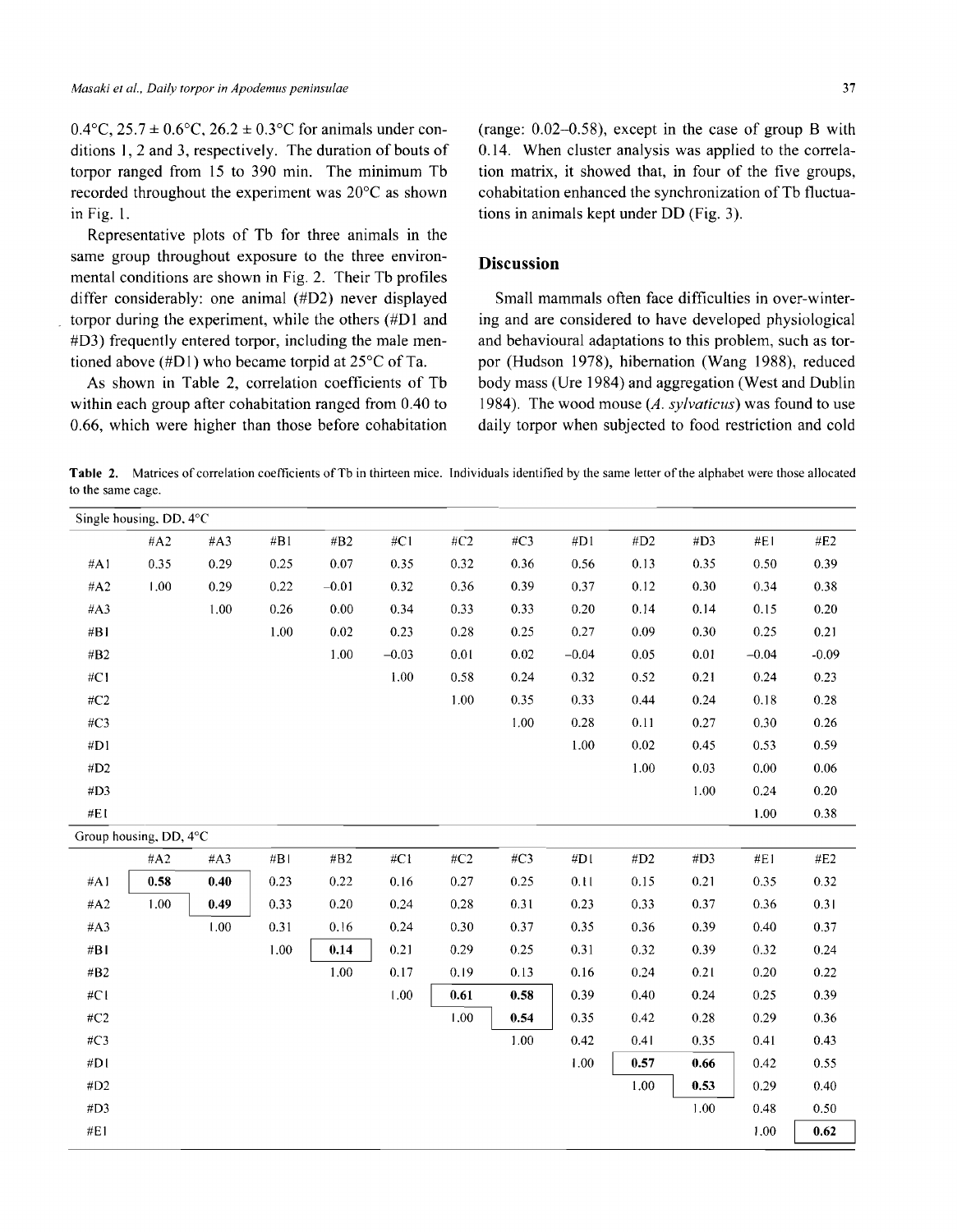

Fig. 3. A dendrogram calculated by cluster analysis using the correlation matrix of Tb profiles in all thirteen mice, which shows the effect of cohabitation. The individuals identified with the same letter of the alphabet were those allocated to the same cage.

(Walton and Andrews 1981a, 198Ib), and winter aggregation (Zimmerman 1952). Thus, mice of the genus *Apodemus* appear to adopt daily torpor together with huddling for over-wintering and this study is the first to confirm these two adaptations in *A. peninsulae.*

The torpor elicited without any environmental stressors such as food shortage or cold is called spontaneous torpor (Hudson 1978; Heldmaier et al. 1989), which was shown by one of the thirteen mice in the present study (Table I and Fig. 2). Spontaneous torpor might function to conserve energy. Energy expenditure is elevated in

autumn by increased activity for food gathering and hoarding, as has frequently been found in species of *Apodemus* (Vander Wall 1990). Low incidence of spontaneous torpor in the present study may be explained either by individual differences in liability to enter torpor (Hudson 1978) or by the limited observation, for less than four days, in that part of the experiment. On the other hand, the relatively higher incidence of torpor under the conditions of DD and cold strongly suggests that most mice might employ torpor to over-winter in underground nests.

We found that the duration of torpor episodes, ranging from 15 to 390 min, never exceeded 24 h throughout the experiment as shown in Table I. Therefore, Korean field mice can be classified as daily heterotherms that never display hibernation and exclusively undergo daily torpor, according to the criteria set out by Geiser and Ruf  $(1995)$ . Thus, the Tb of these mice exhibits considerable daily fluctuations. It is well known that Tb and activity rhythms will free-run according to an intrinsic circadian clock when animals are subjected to a situation without any environmental cues, such as constant light (Ll.) or DD. The circadian rhythm begins to free-run immediately after the change of lighting schedule into either LL or DD, and each animal has its own free-running rhythm of specific duration (Ibuka 1990). Therefore, reduced synchrony in the Tb fluctuations of animals housed individually under DD (Fig. 3) appears to imply that the freerunning circadian Tb rhythm in individuals allocated to the same group might desychronize each other.

On the other hand, cohabitation under DD enhanced a synchronization of Tb rhythms irrespective of the state of individual mice, torpid or non-torpid (Fig. 3). Therefore, social contact facilitated by cohabitation seems to synchronize Tb rhythms in Korean field mice. Similar effects of social contact have been reported for the circadian activity rhythms in deer mice *Peromyscus maniculatus* (Crowley and Bovet 1980) and in palm squirrels *Funambulus pennanti* (Rajaratnam and Redman 1999). As physical contact is regarded as a potent zeitgeber in social synchronization of circadian rhythms (Rajaratnam and Redman 1999), strong physical contact through huddling may possibly play an important role in the synchronization of Tb rhythms found in this study.

We calculated correlation coefficients to determine the extent of similarity between animals in the Tb fluctuations but this method could underestimate the degree of synchronization of the Tb rhythm, when it is applied to a combination of animals with more regular and less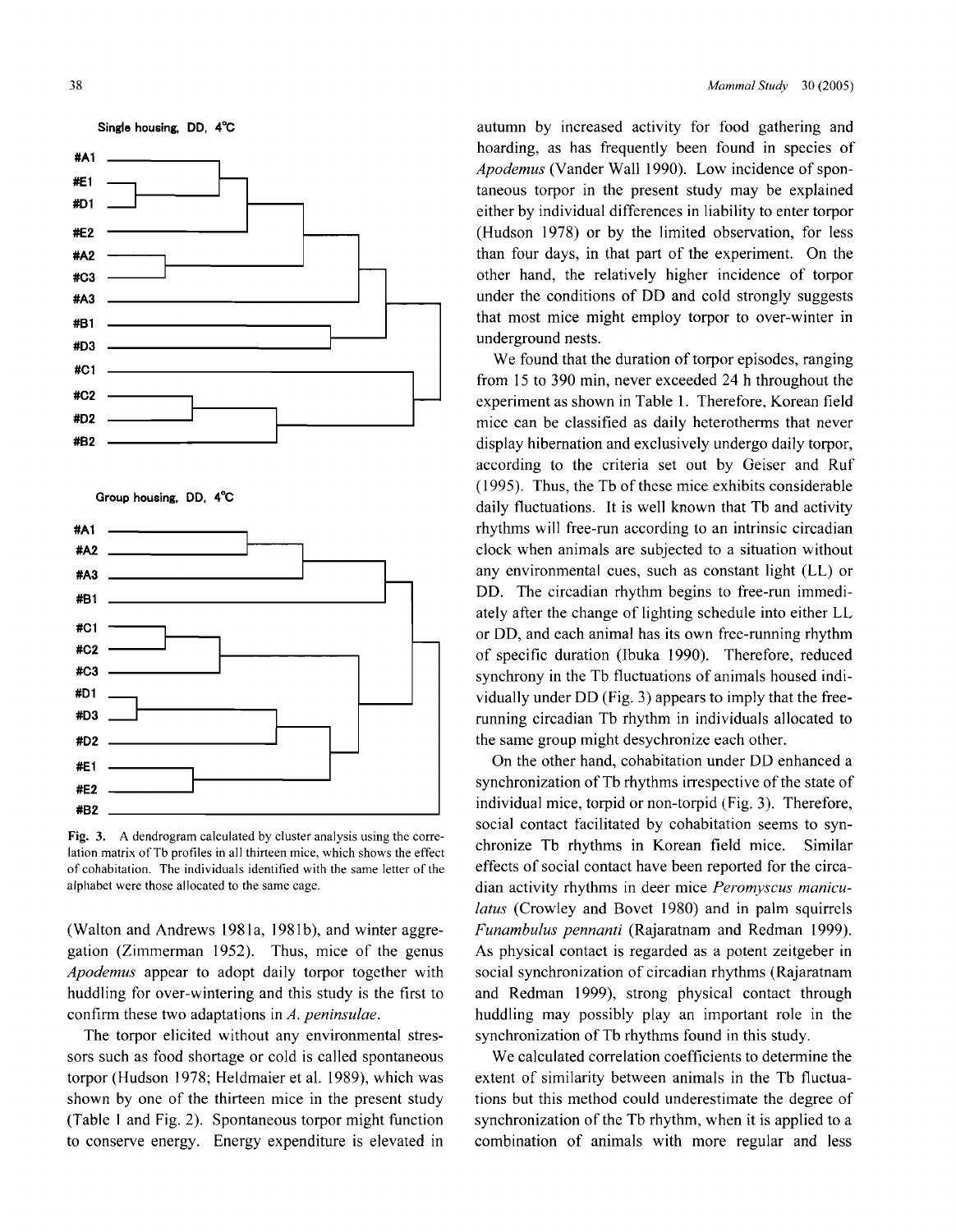regular Tb amplitudes. However, as shown in Fig. 2 and Table 3, both in the case of animals  $(\text{\#D1}$  and  $\text{\#D2})$ with more regular Tb fluctuations, and animals  $(HD1)$  and #03; #02 and #03) with more or less regular Tb fluctuations, we obtained a similar increase in the coefficients due to cohabitation, so the potential defect of under estimation by this method appears not to seriously affect the results.

Synchronization of Tb rhythms may contribute to energy saving, especially during arousal from torpor, as demonstrated by the synchronized re-warming from deep hibernation in alpine marmots (Arnold 1988). Animals consume considerable amounts of energy to increase their Tb from hypothermia to euthermia, and simultaneous re-warming by huddling may effectively reduce the energy consumption of each animal. Therefore, from the point of view of energy conservation, synchronization of Tb rhythms would be beneficial to animals that both aggregate and become torpid under cold conditions. Furthermore, huddling also reduces energy consumption during hypothermia in torpid individuals (Walton and Andrews 1981a). Thus, the combination of torpor, huddling and synchronization of Tb rhythms may conserve considerable energy during over-wintering in mice.

In contrast to hibernators, daily heterotherms are rarely able to drop Tb to the level of Ta in the nest and have to consume energy to some extent in order to maintain a thermal gradient between Tb and Ta, against the cold (Geiser and Ruf 1995). In the present study, the lowest critical Tb at which animals can maintain thermoregulation during torpor is considered to be  $20^{\circ}$ C (Fig. 1) and torpid animals were obliged to keep the thermal gradient at less than 18°C.

We found that not all the group members became torpid, which needs to be explained. If a euthermic animal joins the huddle, torpid animals can conserve energy to keep their Tb up through passive warming. On the other hand, the Tb of torpid individuals which is higher than Ta, would be favourable as heat insulation of euthermic animals. Thus, forming an overwintering group with torpid and euthermic animals may favour energy conservation each other. In fact, coexistence of torpid and non-torpid animals in a winter nest (Morton 1978) supports our hypothesis. However, further investigation of daily heterotherms is necessary in order to clarify the ecological significance of mixed huddles of euthermic and torpid animals.

Acknowledgments: We are grateful to David Gummer who suggested the new method for measuring Tb with Thermochron data loggers.

## **References**

- Arnold, W. 1988. Social thermoregulation during hibernation in alpine marmots (Marmota marmota). Journal of Comparative Physiology B 158: 151-156.
- Bartels, W., Law, B. S. and Geiser, F. 1998. Daily torpor and energetics in a tropical mammal, the northern blossom-bat *Macroglossus minimus* (Megachiroptera). Journal of Comparative Physiology B 168: 233-239.
- Crowley, M. and Bovet, J. 1980. Social synchronization of circadian rhythms in deer mice *(Peromyscus maniculatus).* Behavioral Ecology and Sociobiology 7: 99-105.
- Geiser, F. and Ruf, T. 1995. Hibernation versus daily torpor in mammals and birds: physiological variables and classification of torpor patterns. Physiological Zoology 68: 935-966.
- Heldmaier, G., Steinlechner, T., Ruf, T., Wiesinger, H. and Klingenspor, M. 1989. Photoperiod and thermoregulation in vertebrates: body temperature rhythms and thermogenic acclimation. Journal of Biological Rhythms 4: 251-265.
- Hudson, J. W. 1978. Shallow daily torpor: a thermoregulatory adaptation. In (C. H. Wang and J. W. Hudson, eds.) Strategies in Cold: Natural Torpidity and Thermogenesis, Pp. 67-108. Academic Press, New York.
- Ibuka, N. 1990. Chronobiology of Behavior. Asakura Shoten, Tokyo, 181 pp. (in Japanese).
- Kondo, N. 1980. Seasonal fluctuation of population size, activity and activity area of *Apodemus speciosus ainu* (Thomas) in a small stand. Honyuudoubutsugaku Zasshi 8: 129-138 (in Japanese).
- Lovegrove, B. G. and Raman, J. 1998. Torpor patterns in the pouched mouse *(Saccostomus campestris;* Rodentia): a model animal for unpredictable environments. Journal of Comparative Physiology B 168: 303-312.
- Madison, D. M. 1984. Group nesting and its ecological and evolutionary significance in overwintering microtine rodents. In (J. F. Merritt, ed.) Winter Ecology of Small Mammals. Pp. 267-274. Carnegie Museum of Natural History, Pittsburgh.
- Marchand, P. J. 1984. Light extinction under a changing snowcover. In (J. F. Merritt, ed.) Winter Ecology of Small Mammals. Pp. 33- 37. Carnegie Museum of Natural History, Pittsburgh.
- Morris, P. A. 1968. Apparent hypothermia in the Wood mouse (Apodemus sylvaticus). Journal of Zoology, London 155: 235-236.
- Morton, S. R. 1978. Torpor and nest-sharing in free-living *Sminthopsis crassicaudata* (Marsupialia) and *Mus musculus* (Rodentia). Journal of Mammalogy 59: 569-575.
- Rajaratnam, S. M. W. and Redman, J. R. 1999. Social contact synchronizes free-running activity rhythms of diurnal palm squirrels. Physiology and Behavior 66: 21-26.
- Ruby, N. F., Ibuka, N., Barnes, B. M. and Zucker, I. 1989. Suprachiasmatic nuclei influence torpor and circadian temperature rhythms in hamsters. American Journal of Physiology 257: R210- R215.
- Ruf, T. and Heldmaier, G. 1992. The impact of daily torpor on energy requirements in the Djungarian hamster, *Phodopus sungorus.* Physiological Zoology 65: 994-1010.
- Ruf, T., Klingenspor, M., Preis, H. and Heldmaier, G. 1991. Daily torpor in the Djungarian hamster *(Phodopus sungorus):* interactions with food intake, activity, and social behaviour. Journal of